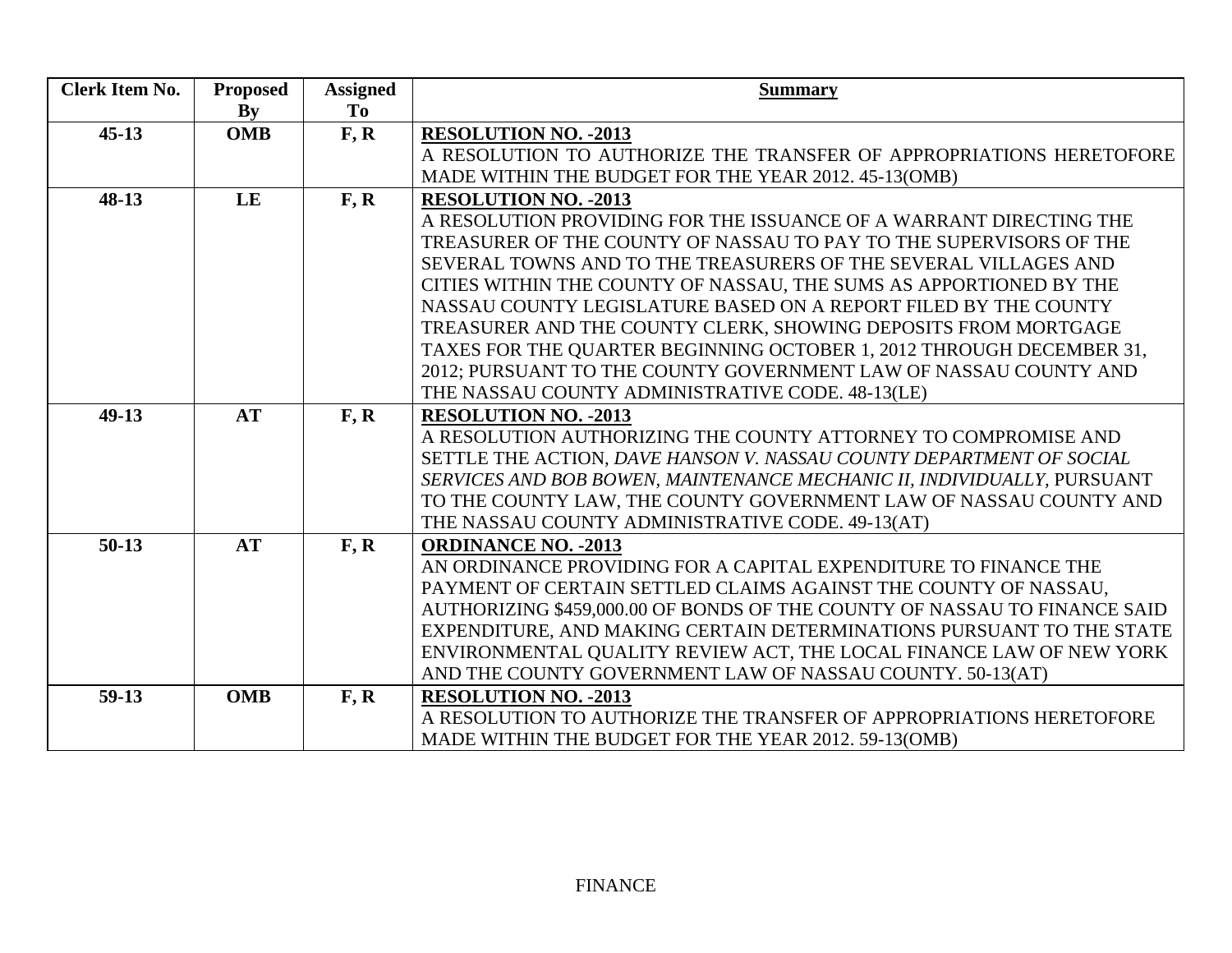| $60-13$   | <b>PW</b> | PL, F, R        | <b>ORDINANCE NO. - 2013</b>                                              |
|-----------|-----------|-----------------|--------------------------------------------------------------------------|
|           |           |                 | AN ORDINANCE MAKING CERTAIN DETERMINATIONS PURSUANT TO THE STATE         |
|           |           |                 | ENVIRONMENTAL QUALITY REVIEW ACT AND AUTHORIZING THE COUNTY              |
|           |           |                 | EXECUTIVE OF THE COUNTY OF NASSAU TO ACCEPT, ON BEHALF OF THE COUNTY     |
|           |           |                 | OF NASSAU, AN OFFER OF PURCHASE FROM YOUNG OK AHN KIM AND KWAN BAE       |
|           |           |                 | KIM OF CERTAIN PREMISES LOCATED IN PORT WASHINGTON, TOWN OF NORTH        |
|           |           |                 | HEMPSTEAD, COUNTY OF NASSAU, STATE OF NEW YORK, SAID PROPERTY KNOWN      |
|           |           |                 | AS SECTION 5, BLOCK 161, LOT 60 ON THE LAND AND TAX MAP OF THE COUNTY OF |
|           |           |                 | NASSAU, AND AUTHORIZING THE COUNTY EXECUTIVE TO EXECUTE A DEED.          |
|           |           |                 | CONTRACT OF SALE AND ALL PERTINENT DOCUMENTS IN CONNECTION               |
|           |           |                 | THEREWITH TO CONSUMATE THE SALE. 60-13(PW)                               |
| $61-13$   | <b>PW</b> | <b>PL, F, R</b> | <b>ORDINANCE NO. - 2013</b>                                              |
|           |           |                 | AN ORDINANCE MAKING CERTAIN DETERMINATIONS PURSUANT TO THE STATE         |
|           |           |                 | ENVIRONMENTAL QUALITY REVIEW ACT AND AUTHORIZING THE COUNTY              |
|           |           |                 | EXECUTIVE OF THE COUNTY OF NASSAU TO ACCEPT, ON BEHALF OF THE COUNTY     |
|           |           |                 | OF NASSAU, AN OFFER OF PURCHASE FROM ELEANOR PETTERSEN OF CERTAIN        |
|           |           |                 | PREMISES LOCATED IN INCORPORATED VILLAGE OF ROCKVILLE CENTRE, TOWN OF    |
|           |           |                 | HEMPSTEAD, COUNTY OF NASSAU, STATE OF NEW YORK, SAID PROPERTY KNOWN      |
|           |           |                 | AS SECTION 36, BLOCK 382, LOT 100 ON THE LAND AND TAX MAP OF THE COUNTY  |
|           |           |                 | OF NASSAU, AND AUTHORIZING THE COUNTY EXECUTIVE TO EXECUTE A DEED,       |
|           |           |                 | CONTRACT OF SALE AND ALL PERTINENT DOCUMENTS IN CONNECTION               |
|           |           |                 | THEREWITH TO CONSUMATE THE SALE. 61-13(PW)                               |
| $62 - 13$ | <b>PW</b> | <b>PL, F, R</b> | <b>ORDINANCE NO. - 2013</b>                                              |
|           |           |                 | AN ORDINANCE MAKING CERTAIN DETERMINATIONS PURSUANT TO THE STATE         |
|           |           |                 | ENVIRONMENTAL QUALITY REVIEW ACT AND AUTHORIZING THE COUNTY              |
|           |           |                 | EXECUTIVE OF THE COUNTY OF NASSAU TO ACCEPT, ON BEHALF OF THE COUNTY     |
|           |           |                 | OF NASSAU, AN OFFER OF PURCHASE FROM TERRY FAMIGLETTI OF CERTAIN         |
|           |           |                 | PREMISES LOCATED IN INCORPORATED VILLAGE OF BAYVILLE, TOWN OF OYSTER     |
|           |           |                 | BAY, COUNTY OF NASSAU, STATE OF NEW YORK, SAID PROPERTY KNOWN AS         |
|           |           |                 | SECTION 29, BLOCK G, LOT 644 ON THE LAND AND TAX MAP OF THE COUNTY OF    |
|           |           |                 | NASSAU, AND AUTHORIZING THE COUNTY EXECUTIVE TO EXECUTE A DEED,          |
|           |           |                 | CONTRACT OF SALE AND ALL PERTINENT DOCUMENTS IN CONNECTION               |
|           |           |                 | THEREWITH TO CONSUMATE THE SALE. 62-13(PW)                               |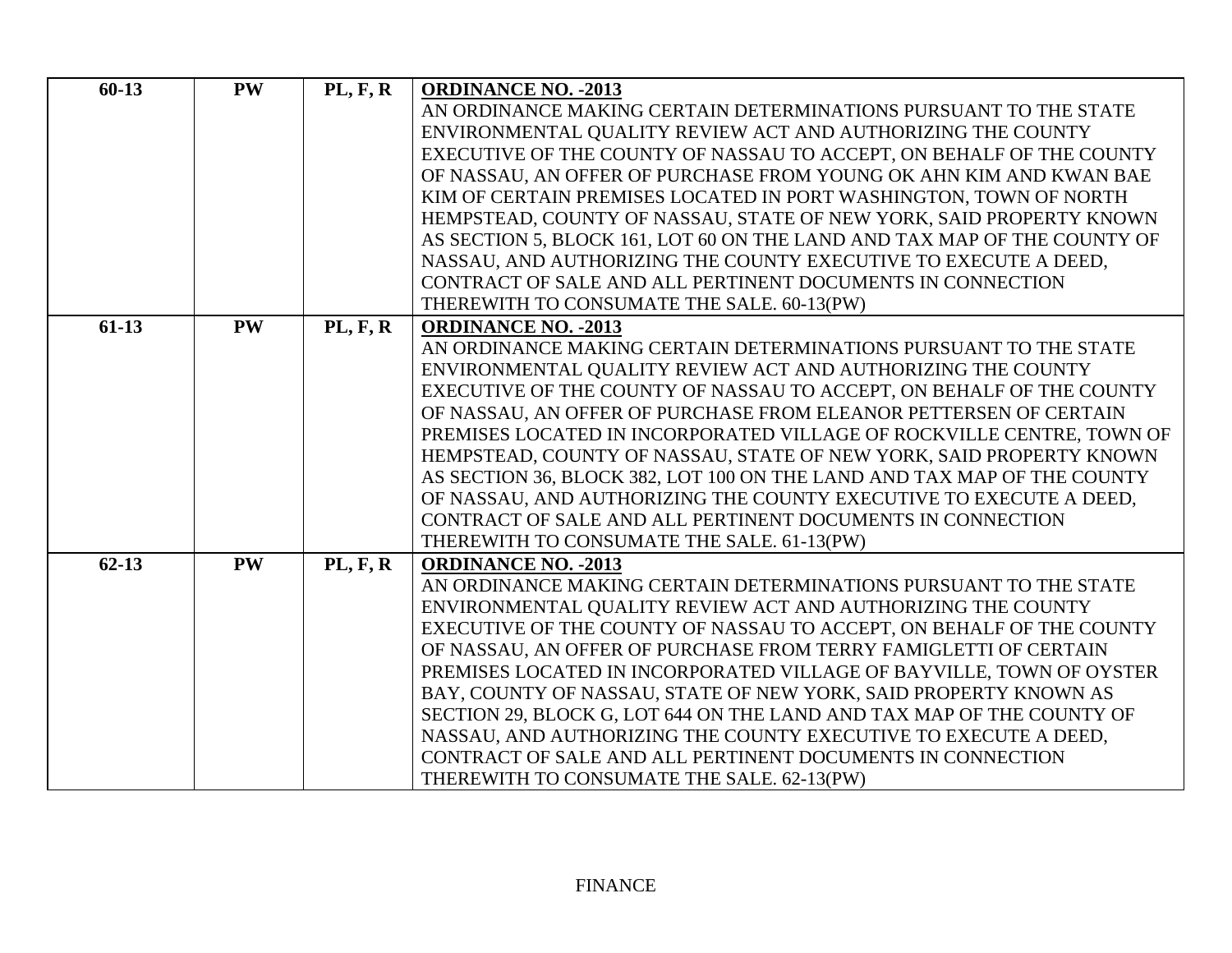| $64-13$ | <b>PD</b> | PS, F, R        | <b>RESOLUTION NO. - 2013</b>                                                                          |
|---------|-----------|-----------------|-------------------------------------------------------------------------------------------------------|
|         |           |                 | A RESOLUTION AUTHORIZING THE COUNTY EXECUTIVE TO EXECUTE AN INTER-                                    |
|         |           |                 | MUNICIPAL AGREEMENT WITH THE COUNTY OF WESTCHESTER IN RELATION TO                                     |
|         |           |                 | WESTCHESTER COUNTY PERFORMING LATENT PRINT ANALYSIS FOR NASSAU                                        |
|         |           |                 | <b>COUNTY. 64-13(PD)</b>                                                                              |
| $65-13$ | <b>PW</b> | <b>PW, F, R</b> | <b>ORDINANCE NO. - 2013</b>                                                                           |
|         |           |                 | AN ORDINANCE TO AMEND ORDINANCE NO. 241-2012, AS AMENDED, ADOPTING THE                                |
|         |           |                 | CAPITAL BUDGET FOR THE YEAR TWO THOUSAND TWELVE FOR THE COUNTY OF                                     |
|         |           |                 | NASSAU CORRESPONDING TO THE FIRST YEAR OF THE FOUR YEAR CAPITAL PLAN,                                 |
|         |           |                 | PURSUANT TO THE PROVISIONS OF SECTION 310 OF THE COUNTY GOVERNMENT<br>LAW OF NASSAU COUNTY. 65-13(PW) |
| 66-13   | <b>PW</b> | F, R            | <b>ORDINANCE NO. - 2013</b>                                                                           |
|         |           |                 | A BOND ORDINANCE PROVIDING FOR A CAPITAL EXPENDITURE TO FINANCE THE                                   |
|         |           |                 | CAPITAL PROJECTS SPECIFIED HEREIN WITHIN THE COUNTY OF NASSAU,                                        |
|         |           |                 | AUTHORIZING \$2,500,000 OF BONDS OF THE COUNTY OF NASSAU TO FINANCE SAID                              |
|         |           |                 | EXPENDITURE, AND MAKING CERTAIN DETERMINATIONS PURSUANT TO THE STATE                                  |
|         |           |                 | ENVIRONMENTAL QUALITY REVIEW ACT, PURSUANT TO THE LOCAL FINANCE LAW                                   |
|         |           |                 | OF NEW YORK AND THE COUNTY GOVERNMENT LAW OF NASSAU COUNTY. 66-                                       |
|         |           |                 | 13(PW)                                                                                                |
| $67-13$ | <b>AT</b> | F, R            | <b>RESOLUTION NO. - 2013</b>                                                                          |
|         |           |                 | A RESOLUTION AUTHORIZING THE COUNTY ATTORNEY TO COMPROMISE AND                                        |
|         |           |                 | SETTLE THE ACTION, GABRIEL RAZZANO V. COUNTY OF NASSAU, ET. AL., PURSUANT                             |
|         |           |                 | TO THE COUNTY LAW, THE COUNTY GOVERNMENT LAW OF NASSAU COUNTY AND                                     |
|         |           |                 | THE NASSAU COUNTY ADMINISTRATIVE CODE. 67-13(AT)                                                      |
| 68-13   | <b>AT</b> | F, R            | <b>ORDINANCE NO. - 2013</b><br>AN ORDINANCE PROVIDING FOR A CAPITAL EXPENDITURE TO FINANCE THE        |
|         |           |                 | PAYMENT OF CERTAIN SETTLED CLAIMS AGAINST THE COUNTY OF NASSAU,                                       |
|         |           |                 | AUTHORIZING \$281,067.16 OF BONDS OF THE COUNTY OF NASSAU TO FINANCE SAID                             |
|         |           |                 | EXPENDITURE, AND MAKING CERTAIN DETERMINATIONS PURSUANT TO THE STATE                                  |
|         |           |                 | ENVIRONMENTAL QUALITY REVIEW ACT, THE LOCAL FINANCE LAW OF NEW YORK                                   |
|         |           |                 | AND THE COUNTY GOVERNMENT LAW OF NASSAU COUNTY. 68-13(AT)                                             |
| $69-13$ | CE        | F, R            | PROPOSED LOCAL LAW NO. - 2013                                                                         |
|         |           |                 | A LOCAL LAW TO PROVIDE RELIEF FROM FEES CHARGED BY THE VARIOUS                                        |
|         |           |                 | DEPARTMENTS OF COUNTY GOVERNMENT TO THE VICTIMS OF HURRICANE/SUPER                                    |
|         |           |                 | STORM SANDY. 69-13(CE)                                                                                |